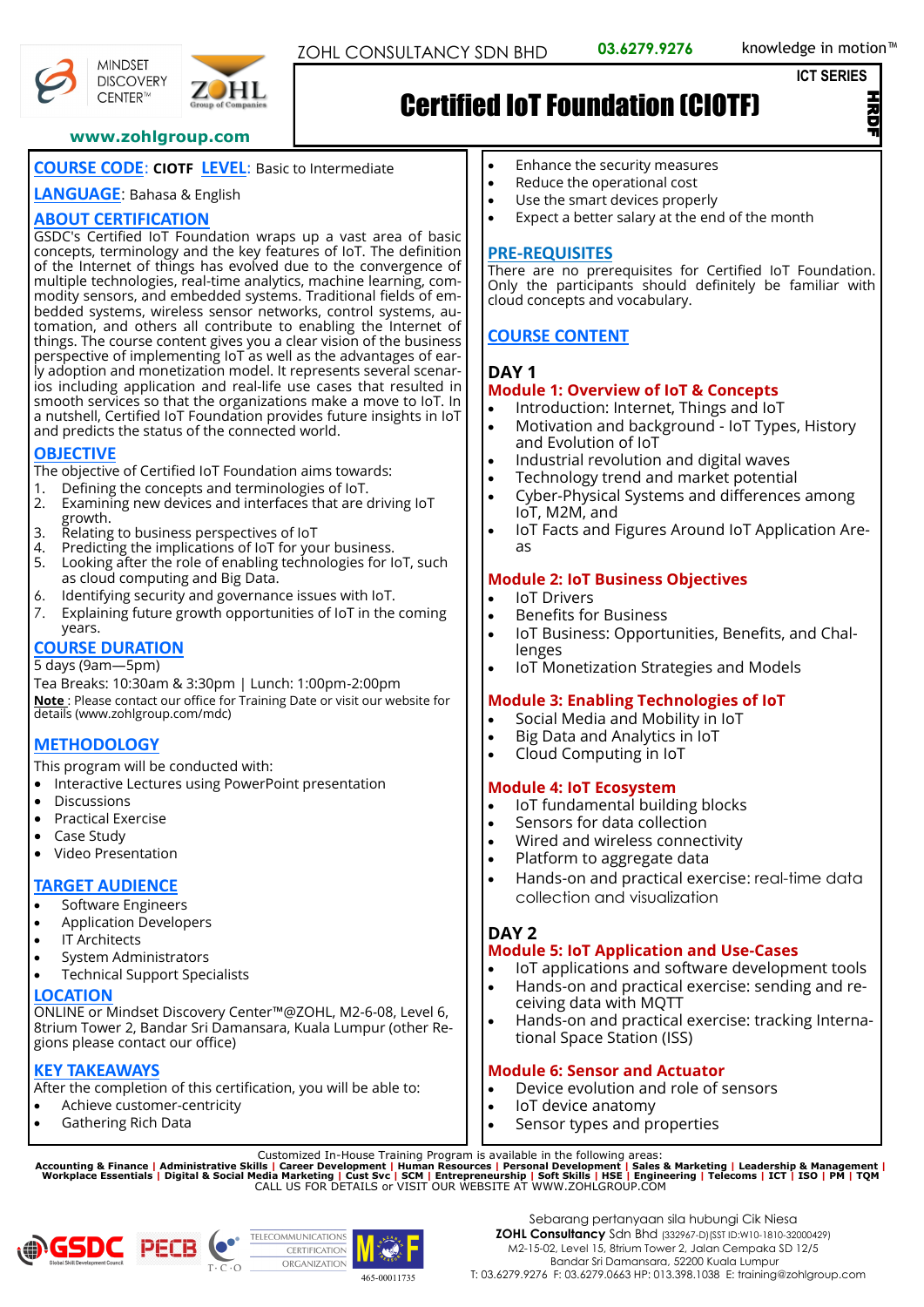```
ICT SERIES
```
HRDF

## **www.zohlgroup.com**

• Hands-on and practical exercise: noise, light intensity, temperature and proximity sensors

## **Module 7: Gateway and Network**

- Classification PAN, LAN and WAN
- Transmission data rate and range
- Gateway specifications and examples
- Low power wide area network: LoRa, Sigfox and NBIoT
- Design exercise: IoT network design

## **DAY 3**

## **Module 8: Middleware and Platform**

- IoT platform: device management, application enablement, storage and cloud
- Platform architecture and requirement
- Review of major IoT platforms
- Hands-on and practical exercise: sensor data transmission and time-series database

## **Module 9: Protocol and Standardization**

- Protocol stack
- Messaging protocol
- Standard bodies and consortia
- IEEE, ETSI, ITU perspective

## **DAY 4**

#### **Module 10: IoT Security and Top Governance Issues**

- **IoT Security Challenges**
- Causes of IoT Security Breaches
- **IoT Security Risks**

#### **Module 11: Summary - Basic Building Block of IoT - Architecture**

- Architecture of IoT components
- Network Components Within IoT
- Explain the basic building blocks of IoT including
- Sensors, processors, gateways, and applications.
- Sensors and actuators.
- Relate to generic factor of sensors.
- Architectural layers of IoT.
- Working of IoT.
- Key requirements of IoT network.
- Communication technologies used in IoT including Wi-Fi, Bluetooth, Near Field Communication (NFC), ZigBee.
- Smart environment application and service domains.

## **DAY 5**

#### **Module 12: Practical Demonstration and Consideration**

- Technical, business and social challenges
- IoT project design and proposal
- Hands-on and practical exercise: data streaming, storage, visualization and alert/notification
- Hands-on and practical exercise: complete sensor and actuator implementation

## **Question & Answer Session**

## **Examination**

- 60-minutes exam.
- 40-multiple choice questions (MCQ).
- 26 out of 40 65% is needed to pass.
- In case the participant does not score the passing  $\frac{1}{2}$  percentage, they will be granted a  $2^{nd}$  attempt at no additional cost. Re-examination can be taken up to 30 days from the date of the  $1<sup>st</sup>$  exam attempt.

#### **End of Program House-Keeping**

- Program De-Briefing
- Feedback Questionnaire
- Closing Ceremony

Note: Course Content subject to further review

## **COURSE FEE**

**RM4,240** per person incl. 6% SST

(Fee inclusive of Course Material, Attendance Certificate, Professional Certificate, Exam Fees and Meals)

#### **CERTIFICATE**

Participants will be issued a Certificate of Attendance/



Accomplishment upon successful completion of this training program. Full attendance is a pre-requisite.

In addition, a **Professional Certificate** from **GSDC** will also be awarded to those who pass the Exam.

## **WHY GSDC CERTIFICATION?**

The Global Skill Development Council (GSDC) is an independent, vendor-neutral, international credentialing and certification organization for the emerging technologies:

- Advisory board members and SMEs are from around the world, drawn from different specializations.
- Supported by the world's most esteemed thought leaders from Yale, MIT, Stanford, Wharton, and Harvard.
- Hub of Trending Technologies and framework certifications.
- Content curated by Industry's best Subject matter experts.
- Webinars and Conferences.
- Training Partners Across The Globe. For Malaysian market ZOHL Consultancy Sdn Bhd has been ap-

Customized In-House Training Program is available in the following areas:<br>Accounting & Finance | Administrative Skills | Career Development | Human Resources | Personal Development | Sales & Marketing | Leadership & Manag







**MINDSET DISCOVERY** CENTER™



# Certified IoT Foundation (CIOTF)